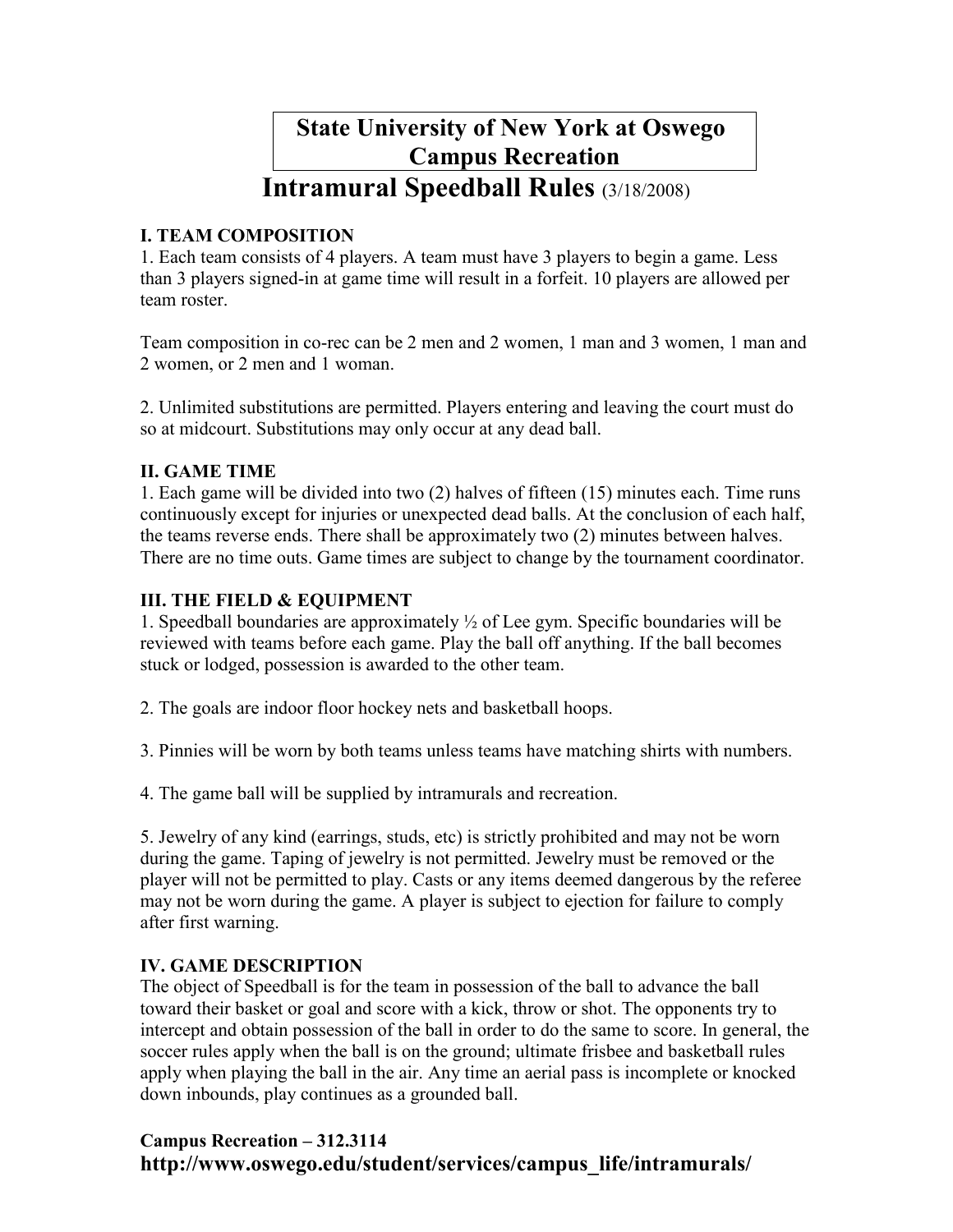1. The game starts with a coin toss for possession. The winning team gets first ball in front of their goal and must throw it in from the designated spot. The defending team must be past the midcourt line.

2. When the ball is on the ground, soccer rules apply. You may kick the ball into the hands of a teammate, but may not bend over and pick it up off the ground. You may kick the ball off the wall into your hands, but may not lift the ball to your hands with your feet. For a legal catch, the ball must be above the waist.

3. When a player has possession of the ball, they may only take 3 steps with the ball. They may then shoot, pass or drop it to the floor and continue to dribble.

4. Speedball is a non contact sport. You may not contact a ball carrier to steal the ball. You may only intercept a pass or block a shot once it leaves the player's hands.

5. No offensive or defensive players may enter the goal crease. If a defensive player makes contact with the ball while it's in the crease, a goal will be awarded for the other team. If any offensive player is in the crease while their team scores, the goal or basket will be waived.

#### V. SCORING

- 1. Throw-in: 2 point
- 2. Kick-in: 3 points
- 3. Basket: 1 point

After a goal is scored, possession goes to the defending team and they get the ball in front of their goal and must throw it in from the designated spot. The team that just scored must be past the midcourt line.

#### VI. RULE INFRACTIONS

There are three categories of rule infractions are: Violations, Personal Fouls and Technical Fouls.

1. Violations: Simple rule infractions are called violations and include:

A. Traveling with the ball – Over 3 steps.

B. Illegal use of the hands - Touching a ground ball with the hands or arms.

C. Dangerous play - In the opinion of the official, all high kicks above the waist in a dangerous manner will be prohibited.

D. Obstruction - Obstruction is the intentional act by a player, not in possession of the ball or not attempting to play the ball, of running between an opponent and the ball or using the body as an obstacle.

Violation Penalty: The penalty for a violation is that the opponents are awarded possession of the ball for an aerial throw at the designated spot. The defense must take a position at least 3 yards (9 feet) from the thrower. Violations may result in a goal if the team was violated during a scoring opportunity.

### Campus Recreation – 312.3114 http://www.oswego.edu/student/services/campus\_life/intramurals/